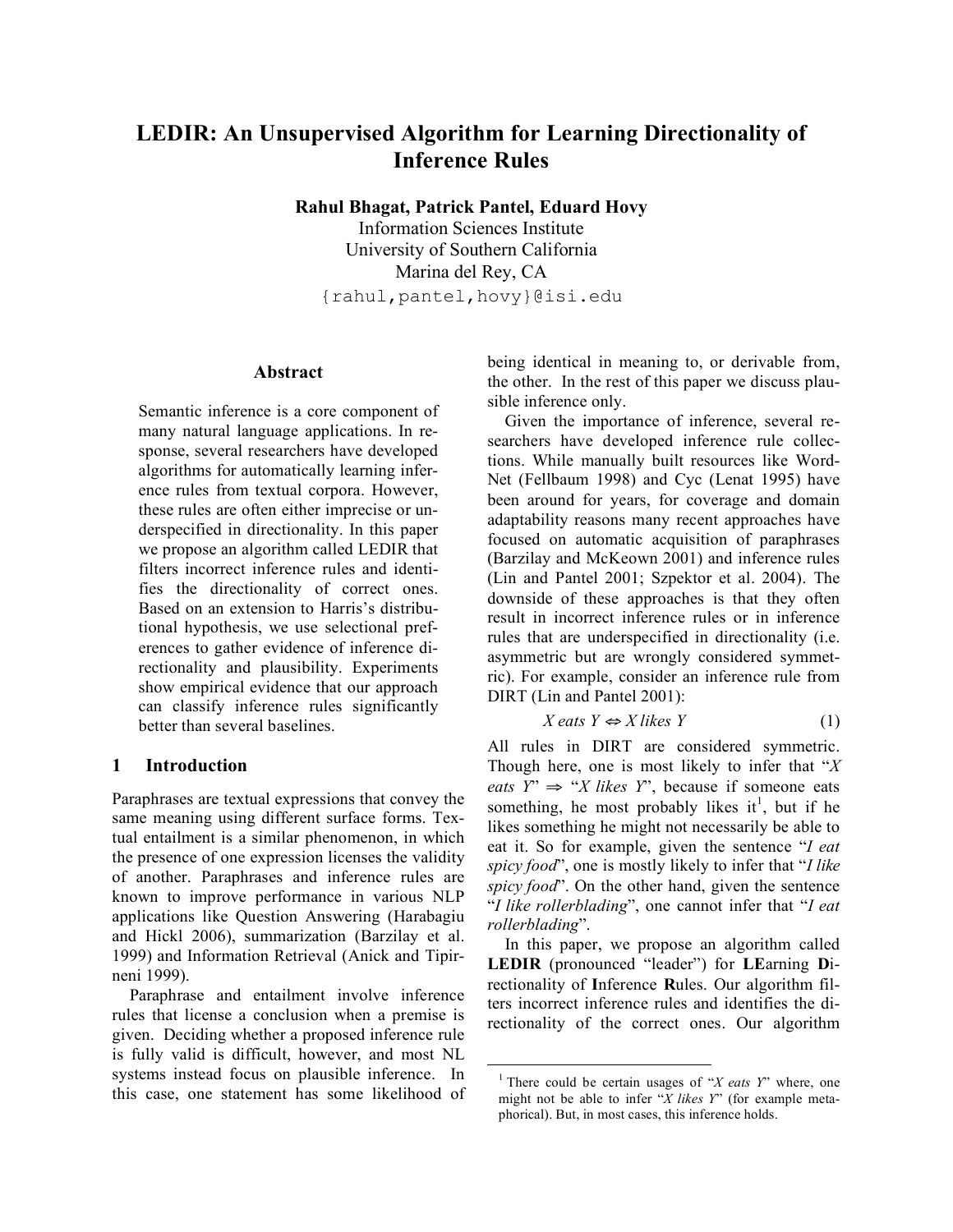works with any resource that produces inference rules of the form shown in example (1). We use both the distributional hypothesis and selectional preferences as the basis for our algorithm. We provide empirical evidence to validate the following main contribution:

*Claim: Relational selectional preferences can be used to automatically determine the plausibility and directionality of an inference rule.*

# **2 Related Work**

In this section, we describe applications that can benefit by using inference rules and their directionality. We then talk about some previous work in this area.

# **2.1 Applications**

Open domain question answering approaches often cast QA as the problem of finding some kind of semantic inference between a question and its answer(s) (Moldovan et al. 2003; Echiabi and Marcu 2003). Harabagiu and Hickl (2006) recently demonstrated that textual entailment inference information, which in this system is a set of directional inference relations, improves the performance of a QA system significantly even without using any other form of semantic inference. This evidence supports the idea that learning the directionality of other sets of inference rules may improve QA performance.

In Multi-Document Summarization (MDS), paraphrasing is useful for determining sentences that have similar meanings (Barzilay et al. 1999). Knowing the directionality between the inference rules here could allow the MDS system to choose either the more specific or general sentence depending on the purpose of the summary.

In IR, paraphrases have been used for query expansion, which is known to promote effective retrieval (Anick and Tipirneni 1999). Knowing the directionality of rules here could help in making a query more general or specific depending on the user needs.

# **2.2 Learning Inference Rules**

Automatically learning paraphrases and inference rules from text is a topic that has received much attention lately. Barzilay and McKeown (2001) for paraphrases, DIRT (Lin and Pantel 2001) and TEASE (Szpektor et al. 2004) for inference rules,

are recent approaches that have achieved promising results. While all these approaches produce collections of inference rules that have good recall, they suffer from the complementary problem of low precision. They also make no attempt to distinguish between symmetric and asymmetric inference rules. Given the potential positive impact shown in Section 2.1 of learning the directionality of inference rules, there is a need for methods, such as the one we present, to improve existing automatically created resources.

# **2.3 Learning Directionality**

There have been a few approaches at learning the directionality of restricted sets of semantic relations, mostly between verbs. Chklovski and Pantel (2004) used lexico-syntactic patterns over the Web to detect certain types of symmetric and asymmetric relations between verbs. They manually examined and obtained lexico-syntactic patterns that help identify the types of relations they considered and used these lexico-syntactic patterns over the Web to detect these relations among a set of candidate verb pairs. Their approach however is limited only to verbs and to specific types of verb-verb relations.

Zanzotto et al. (2006) explored a selectional preference-based approach to learn asymmetric inference rules between verbs. They used the selectional preferences of a single verb, i.e. the semantic types of a verb's arguments, to infer an asymmetric inference between the verb and the verb form of its argument type. Their approach however applies also only to verbs and is limited to some specific types of verb-argument pairs.

Torisawa (2006) presented a method to acquire inference rules with temporal constraints, between verbs. They used co-occurrences between verbs in Japanese coordinated sentences and co-occurrences between verbs and nouns to learn the verb-verb inference rules. Like the previous two methods, their approach too deals only with verbs and is limited to learning inference rules that are temporal in nature.

Geffet and Dagan (2005) proposed an extension to the distributional hypothesis to discover entailment relation between words. They model the context of a word using its syntactic features and compare the contexts of two words for strict inclusion to infer lexical entailment. In principle, their work is the most similar to ours. Their method however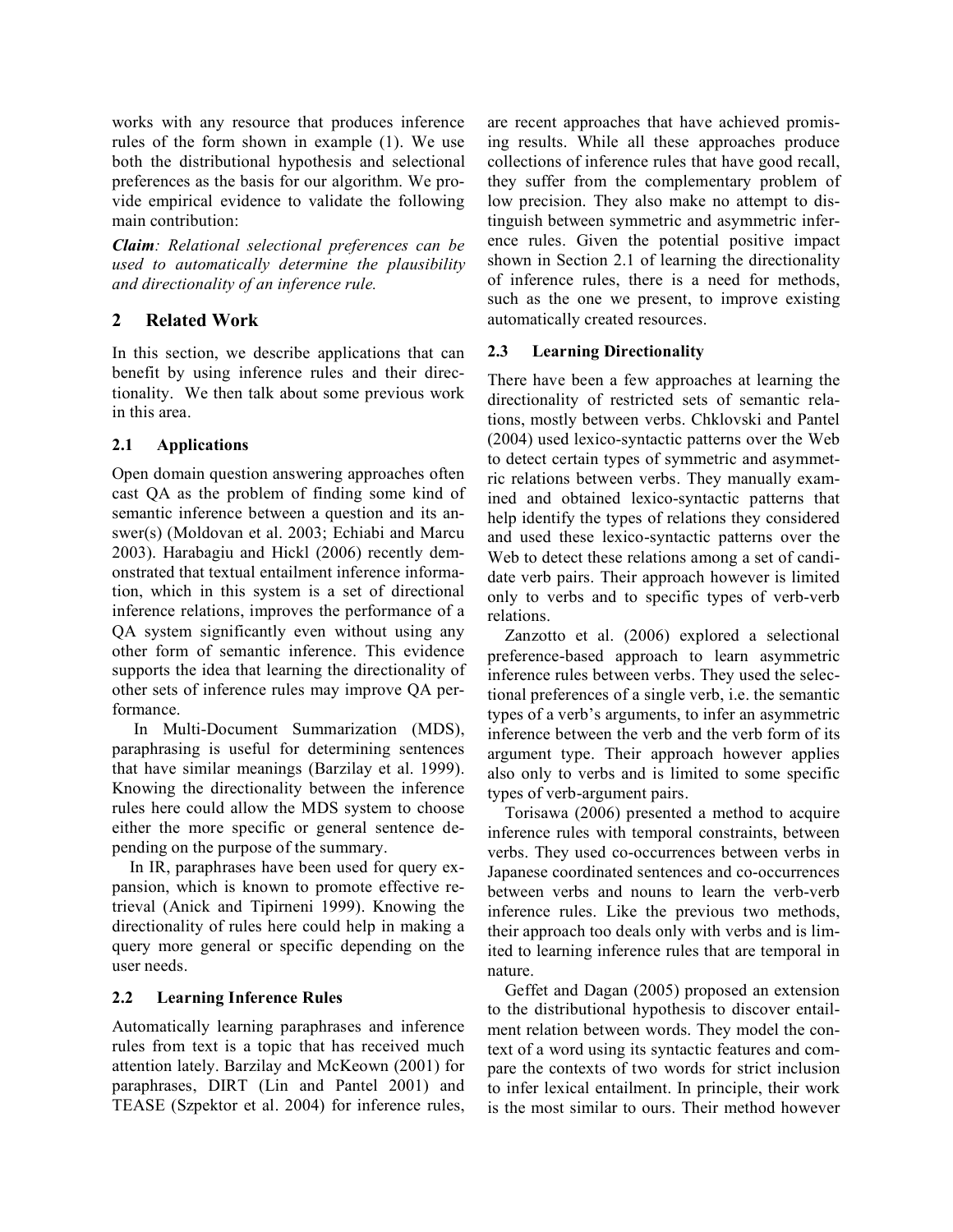is limited to lexical entailment and they show its effectiveness for nouns. Our method on the other hand deals with inference rules between binary relations and includes inference rules between verbal relations, non-verbal relations and multi-word relations. Our definition of context and the methodology for obtaining context similarity and overlap is also much different from theirs.

# **3 Learning Directionality of Inference Rules**

The aim of this paper is to filter out incorrect inference rules and to identify the directionality of the correct ones.

Let  $p_i \Leftrightarrow p_j$  be an inference rule where each *p* is a binary semantic relation between two entities *x* and *y*. Let  $\langle x, p, y \rangle$  be an instance of relation *p*.

*Formal problem definition: Given the inference rule*  $p_i \Leftrightarrow p_j$ , we want to conclude which one of the *following is more appropriate:*

- *1.*  $p_i$  ⇔  $p_j$
- 2.  $p_i \Rightarrow p_j$
- 3.  $p_i \leftarrow p_j$
- *4. No plausible inference*

Consider the example (1) from section 1. There, it is most plausible to conclude "*X eats*  $Y'' \Rightarrow "X$ *likes Y*".

Our algorithm LEDIR uses selectional preferences along the lines of Resnik (1996) and Pantel et al. (2007) to determine the plausibility and directionality of inference rules.

### **3.1 Underlying Assumption**

Many approaches to modeling lexical semantics have relied on the distributional hypothesis (Harris 1954), which states that words that appear in the same contexts tend to have similar meanings. The idea is that context is a good indicator of a word meaning. Lin and Pantel (2001) proposed an extension to the distributional hypothesis and applied it to paths in dependency trees, where if two paths tend to occur in similar contexts it is hypothesized that the meanings of the paths tend to be similar.

In this paper, we assume and propose a further extension to the distributional hypothesis and call it the "Directionality Hypothesis".

*Directionality Hypothesis: If two binary semantic relations tend to occur in similar contexts and the first one occurs in significantly more contexts than*

# *the second, then the second most likely implies the first and not vice versa.*

The intuition here is that of generality. The more general a relation, more the types (and number) of contexts in which it is likely to appear. Consider the example (1) from section 1. The fact is that there are many more things that someone might like than those that someone might eat. Hence, by applying the directionality hypothesis, one can infer that "*X* eats  $Y$ "  $\Rightarrow$  "*X* likes  $Y$ ".

The key to applying the distributional hypothesis to the problem at hand is to model the contexts appropriately and to introduce a measure for calculating context similarity. Concepts in semantic space, due to their abstractive power, are much richer for reasoning about inferences than simple surface words. Hence, we model the context of a relation *p* of the form  $\langle x, p, y \rangle$  by using the semantic classes  $C(x)$  and  $C(y)$  of words that can be instantiated for *x* and *y* respectively. To measure context similarity of two relations, we calculate the overlap coefficient (Manning and Schütze, 1999) between their contexts.

# **3.2 Selectional Preferences**

The selectional preferences of a predicate is the set of semantic classes that its arguments can belong to (Wilks 1975). Resnik (1996) gave an information theoretical formulation of the idea. Pantel et al. (2007) extended this idea to non-verbal relations by defining the relational selectional preferences (RSPs) of a binary relation *p* as the set of semantic classes  $C(x)$  and  $C(y)$  of words that can occur in positions *x* and *y* respectively.

The set of semantic classes  $C(x)$  and  $C(y)$  can be obtained either from a manually created taxonomy like WordNet as proposed in the above previous approaches or by using automatically generated classes from the output of a word clustering algorithm as proposed in Pantel et al. (2007). For example given a relation like "*X likes Y*", its RSPs from WordNet could be *{individual, social\_group…}* for *X* and *{individual, food, activity…}* for *Y*.

In this paper, we deployed both the Joint Relational Model (JRM) and Independent Relational Model (IRM) proposed by Pantel et al. (2007) to obtain the selectional preferences for a relation *p*.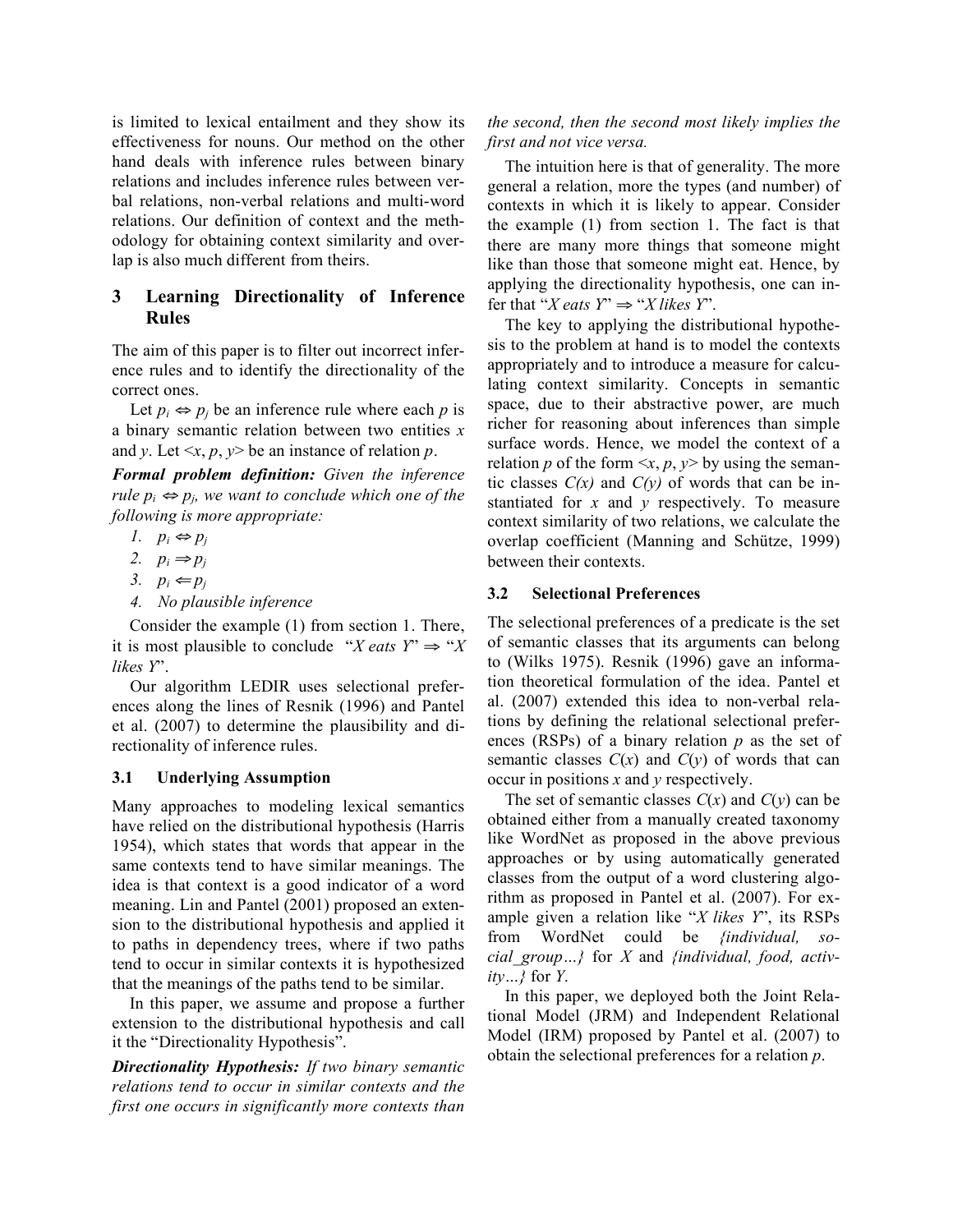#### **Model 1: Joint Relational Model (JRM)**

The JRM uses a large corpus to learn the selectional preferences of a binary semantic relation by considering its arguments jointly.

Given a relation *p* and large corpus of English text, we first find all occurrences of relation *p* in the corpus. For every instance  $\langle x, p, y \rangle$  in the corpus, we obtain the sets  $C(x)$  and  $C(y)$  of the semantic classes that *x* and *y* belong to. We then accumulate the frequencies of the triples  $\langle c(x), p, c(y) \rangle$  by assuming that every  $c(x) \in C(x)$  can co-occur with every  $c(y) \in C(y)$  and vice versa. Every triple  $\langle c(x), p, c(y) \rangle$  obtained in this manner is a candidate selectional preference for *p*. Following Pantel et al. (2007), we rank these candidates using Pointwise mutual information (Cover and Thomas 1991). The ranking function is defined as the strength of association between two semantic classes,  $c_x$  and  $c_y^2$ , given the relation p:

$$
pmi(c_x|p;c_y|p) = \log \frac{P(c_x,c_y|p)}{P(c_x|p)P(c_y|p)}
$$
(3.1)

Let  $|c_x, p, c_y|$  denote the frequency of observing the instance  $\langle c(x), p, c(y) \rangle$ . We estimate the probabilities of Equation 3.1 using maximum likelihood estimates over our corpus:

$$
P(c_x|p) = \frac{|c_x, p, *|}{|*, p, *|} \quad P(c_y|p) = \frac{|*, p, c_y|}{|*, p, *|} \quad (3.2)
$$
\n
$$
P(c_x, c_y|p) = \frac{|c_x, p, c_y|}{|*, p, *|}
$$

We estimate the above frequencies using:

$$
|c_x, p, *| = \sum_{w \in c_x} \frac{|w, p, *|}{|C(w)|} \quad |*, p, c_y| = \sum_{w \in c_y} \frac{|*, p, w|}{|C(w)|} \quad (3.3)
$$

$$
|c_x, p, c_y| = \sum_{w_1 \in c_x, w_2 \in c_y} \frac{|w_1, p, w_2|}{|C(w_1)| \times |C(w_2)|}
$$

where  $|x, p, y|$  denotes the frequency of observing the instance  $\langle x, p, y \rangle$  and  $|C(w)|$  denotes the number of classes to which word *w* belongs. |C(*w*)| distributes *w*'s mass equally among all of its senses  $C(w)$ .

#### **Model 2: Independent Relational Model (IRM)**

Due to sparse data, the JRM is likely to miss some pair(s) of valid relational selectional preferences. Hence we use the IRM, which models the arguments of a binary semantic relation independently.

Similar to JRM, we find all instances of the form  $\langle x, p, y \rangle$  for a relation p. We then find the sets  $C(x)$  and  $C(y)$  of the semantic classes that x and  $\nu$  belong to and accumulate the frequencies of the triples  $\langle c(x), p, * \rangle$  and  $\langle e^*, p, c(y) \rangle$  where  $c(x)$  $\in$  *C*(*x*) and *c*(*y*)  $\in$  *C*(*y*).

All the tuples  $\langle c(x), p, * \rangle$  and  $\langle e^*, p, c(y) \rangle$  are the independent candidate RSPs for a relation *p* and we rank them according to equation 3.3.

Once we have the independently learnt RSPs, we need to convert them into a joint representation for use by the inference plausibility and directionality model. To do this, we obtain the Cartesian product between the sets  $\langle C(x), p, * \rangle$  and  $\langle *, p, * \rangle$  $C(y)$  for a relation p. The Cartesian product between two sets A and B is given by:

$$
A \times B = \{(a,b) : \forall a \in A \quad and \quad \forall b \in B\}
$$
 (3.4)

Similarly we obtain:

$$
\langle C_x, p, \ast \rangle \times \langle \ast, p, C_{\mathbf{y}} \rangle = \begin{cases} \langle c_x, p, c_y \rangle : \forall \langle c_x, p, \ast \rangle \in \langle C_x, p, \ast \rangle \quad and \\ \forall \langle \ast, p, c_y \rangle \in \langle \ast, p, C_{\mathbf{y}} \rangle \end{cases} (3.5)
$$

The Cartesian product in equation 3.5 gives the joint representation of the RSPs of the relation *p* learnt using IRM. In the joint representation, the IRM RSPs have the form  $\langle c(x), p, c(y) \rangle$  which is the same form as the JRM RSPs.

### **3.3 Inference plausibility and directionality model**

Our model for determining inference plausibility and directionality is based on the intuition that for an inference to hold between two semantic relations there must exist sufficient overlap between their contexts and the directionality of the inference depends on the quantitative comparison between their contexts.

Here we model the context of a relation by the selectional preferences of that relation. We determine the plausibility of an inference based on the overlap coefficient (Manning and Schütze, 1999) between the selectional preferences of the two paths. We determine the directionality based on the difference in the number of selectional preferences of the relations when the inference seems plausible.

Given a candidate inference rule  $p_i \Leftrightarrow p_j$ , we first obtain the RSPs  $\langle C(x), p_i, C(y) \rangle$  for  $p_i$  and  $\langle C(x), p_i, C(y) \rangle$  for  $p_i$ . We then calculate the overlap coefficient between their respective RSPs. Overlap coefficient is one of the many distribu-

 $^{2}$   $c_{x}$  and  $c_{y}$  are shorthand for  $c(x)$  and  $c(y)$  in our equations.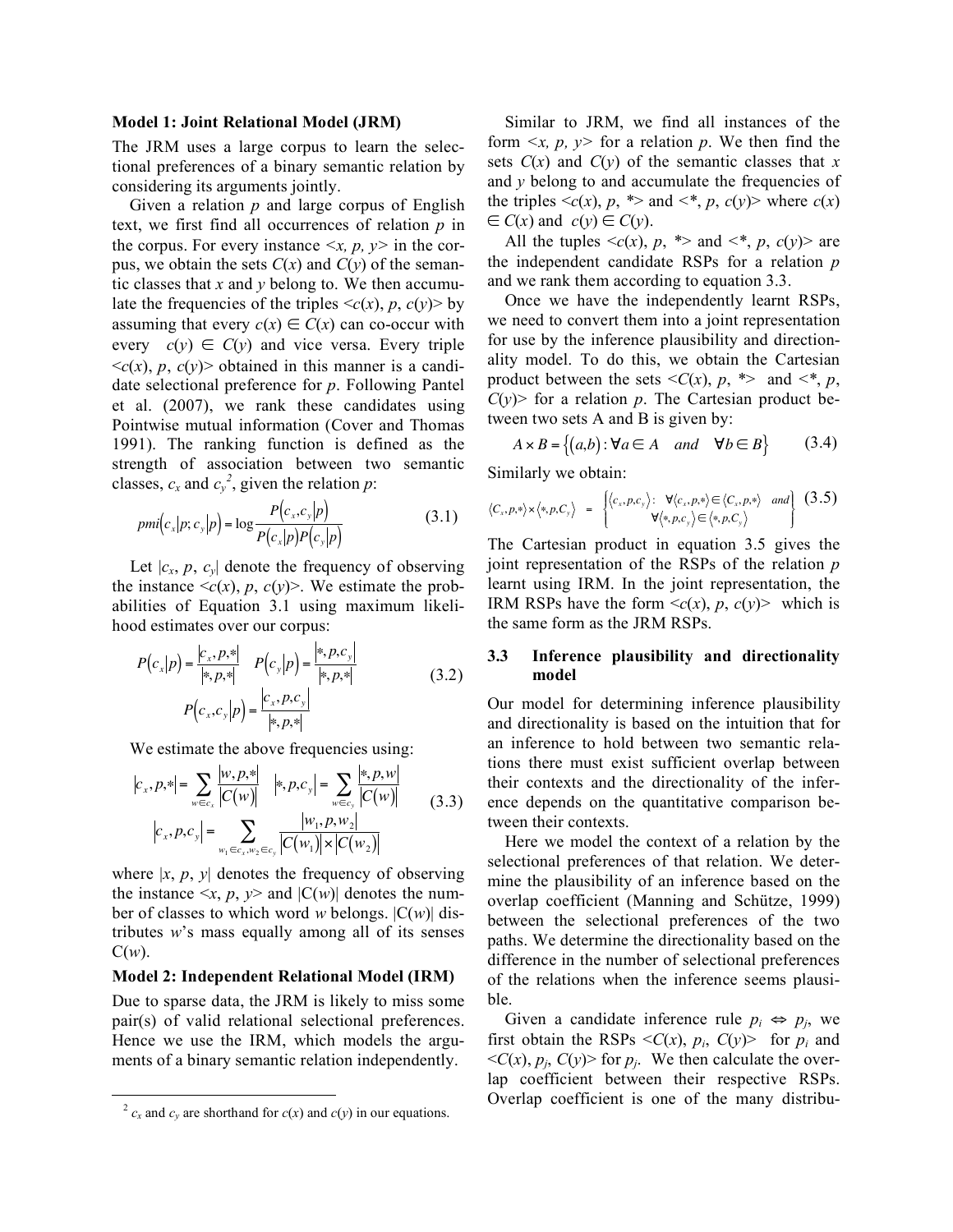tional similarity measures used to calculate the similarity between two vectors A and B:

$$
sim(A,B) = \frac{|A \cap B|}{\min(|A|,|B|)}
$$
(3.6)

The overlap coefficient between the selectional preferences of  $p_i$  and  $p_j$  is calculated as:

$$
sim(p_i, p_j) = \frac{\left| \langle C_x, p_i, C_y \rangle \cap \langle C_x, p_j, C_y \rangle \right|}{\min \left| \langle C_x, p_i, C_y \rangle \big| \langle C_x, p_j, C_y \rangle \right|} \tag{3.7}
$$

If  $\sin(p_i, p_j)$  is above a certain empirically determined threshold  $\alpha$  (≤1), we conclude that the inference is plausible, i.e.:

*If*  $\sin(p_i, p_j) \ge \alpha$ 

*we conclude the inference is plausible*

*else*

#### *we conclude the inference is not plausible*

For a plausible inference, we then compute the ratio between the number of selectional preferences  $|C(x), p_i, C(y)|$  for  $p_i$  and  $|C(x), p_j, C(y)|$  for  $p_j$ and compare it against an empirically determined threshold  $\beta$  ( $\geq$ 1) to determine the direction of inference. So the algorithm is:

If 
$$
\left|\frac{\left|C_x, p_i, C_y\right|}{\left|C_x, p_j, C_y\right|} \ge \beta\right|
$$
 we conclude  $p_i \Leftarrow p_j$   
else if  $\left|\frac{\left|C_x, p_i, C_y\right|}{\left|C_x, p_j, C_y\right|} \le \frac{1}{\beta}$  we conclude  $p_i \Leftrightarrow p_j$   
else we conclude  $p_i \Leftrightarrow p_j$ 

#### $\overline{\mathbf{4}}$ **4 Experimental Setup**

In this section, we describe our experimental setup to validate our claim that LEDIR can be used to determine plausibility and directionality of an inference rule.

Given an inference rule of the form  $p_i \Leftrightarrow p_j$ , we want to use automatically learned relational selectional preferences to determine whether the inference rule is valid and if it is valid then what its directionality is.

### **4.1 Inference Rules**

LEDIR can work with any set of binary semantic inference rules. For the purpose of this paper, we chose the inference rules from the DIRT resource (Lin and Pantel 2001). DIRT consists of 12 million rules extracted from 1GB of newspaper text (AP Newswire, San Jose Mercury and Wall Street Journal). For example, "*X* eats  $Y$ "  $\Leftrightarrow$  "*X* likes  $Y$ " is an inference rule from DIRT.

#### **4.2 Semantic Classes**

Appropriate choice of semantic classes is crucial for learning relational selectional preferences. The ideal set should have semantic classes that have the right balance between abstraction and discrimination, the two important characteristics that are often conflicting. A very general class has limited discriminative power, while a very specific class has limited abstractive power. Finding the right balance here is a separate research problem of its own.

Since the ideal set of universally acceptable semantic classes in unavailable, we decided to use the Pantel et al. (2007) approach of using two sets of semantic classes. This approach gave us the advantage of being able to experiment with sets of classes that vary a lot in the way they are generated but try to maintain the granularity by obtaining approximately the same number of classes.

The first set of semantic classes was obtained by running the CBC clustering algorithm (Pantel and Lin, 2002) on TREC-9 and TREC-2002 newswire collections consisting of over 600 million words. This resulted in 1628 clusters, each representing a semantic class.

The second set of semantic classes was obtained by using WordNet 2.1 (Fellbaum 1998). We obtained a cut in the WordNet noun hierarchy<sup>3</sup> by manual inspection and used all the synsets below a cut point as the semantic class at that node. Our inspection showed that the synsets at depth four formed the most natural semantic classes<sup>4</sup>. A cut at depth four resulted in a set of 1287 semantic classes, a set that is much coarser grained than WordNet which has an average depth of 12. This seems to be a depth that gives a reasonable abstraction while maintaining good discriminative power. It would however be interesting to experiment with more sophisticated algorithms for extracting semantic classes from WordNet and see their effect

<sup>&</sup>lt;sup>3</sup> Since we are dealing with only noun binary relations, we use only WordNet noun Hierarchy.<br> $4$  By natural, here, we simply mean that a manual inspection

by the authors showed that, at depth four, the resulting clusters had struck a better granularity balance than other cutoff points. We acknowledge that this is a very coarse way of extracting concepts from WordNet.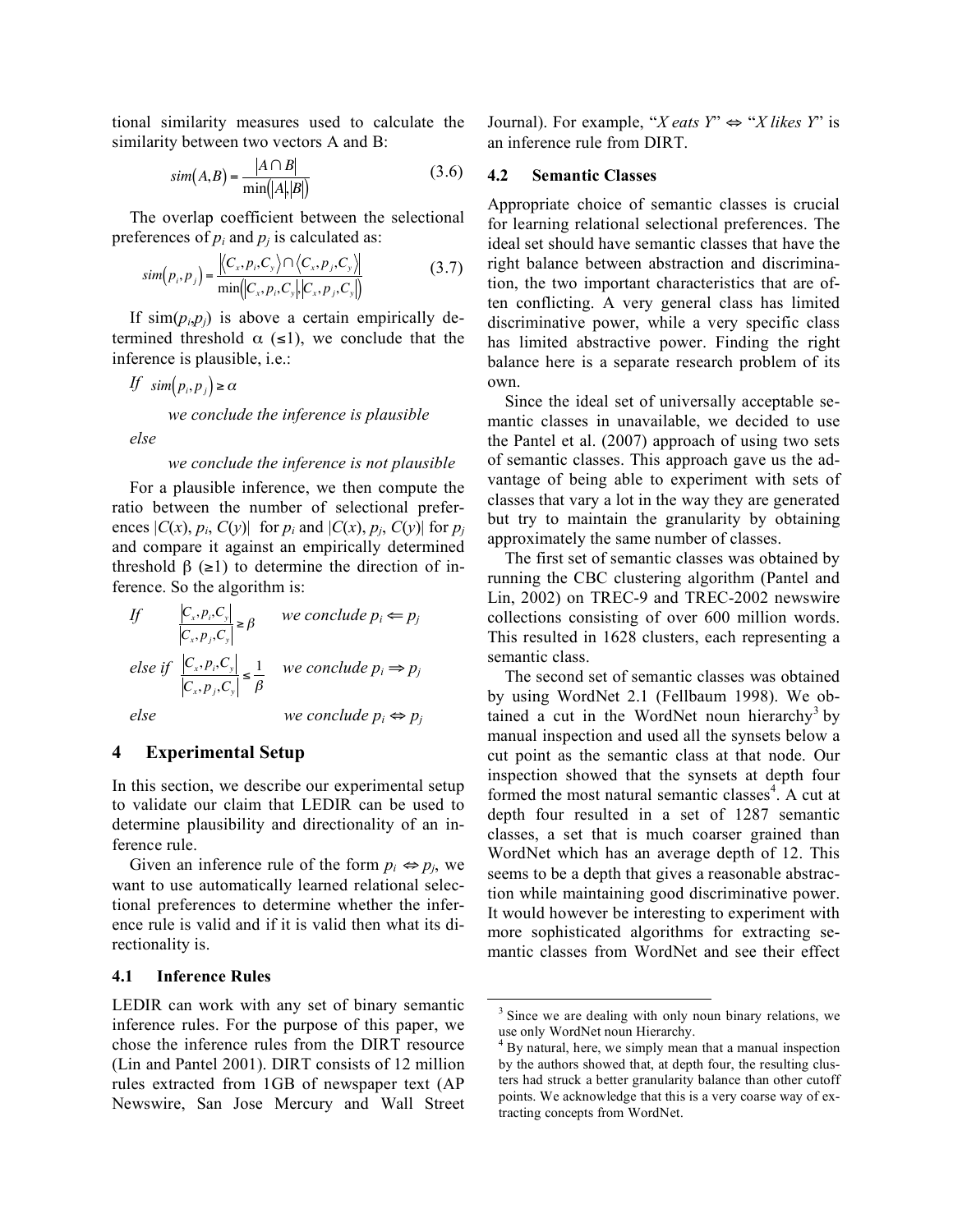on the relational selectional preferences, something we do not address this in this paper.

### **4.3 Implementation**

We implemented LEDIR with both the JRM and IRM models using inference rules from DIRT and semantic classes from both CBC and WordNet. We parsed the 1999 AP newswire collection consisting of 31 million words with Minipar (Lin 1993) and used this to obtain the probability statistics for the models (as described in section 3.2).

We performed both system-wide evaluations and intrinsic evaluations with different values of  $\alpha$ and β parameters. Section 5 presents these results and our error analysis.

# **4.4 Gold Standard Construction**

In order to evaluate the performance of the different systems, we compare their outputs against a manually annotated gold standard. To create this gold standard, we randomly sampled 160 inference rules of the form  $p_i \Leftrightarrow p_j$  from DIRT. We discarded three rules since they contained nominalizations<sup>5</sup>.

For every inference rule of the form  $p_i \Leftrightarrow p_i$ , the annotation guideline asked annotators (in this paper we used two annotators) to choose the most appropriate of the four options:

- *1.*  $p_i$  ⇔  $p_j$
- 2.  $p_i \Rightarrow p_j$
- 3.  $p_i \Leftarrow p_j$
- *4. No plausible inference*

To help the annotators with their decisions, the annotators were provided with 10 randomly chosen instances for each inference rule. These instances, extracted from DIRT, provided the annotators with context where the inference could hold. So for example, for the inference rule "*X* eats  $Y$ "  $\Leftrightarrow$  "*X* likes *Y*", an example instance would be "*I eat spicy food"* ⇔ "*I like spicy food*". The annotation guideline however gave the annotators the freedom to think of examples other than the ones provided to make their decisions.

The annotators found that while some decisions were quite easy to make, the more complex ones

often involved the choice between bi-directionality and one of the directions. To minimize disagreements and to get a better understanding of the task, the annotators trained themselves by annotating several samples together.

We divided the set of 157 inference rules, into a development set of 57 inference rules and a blind test set of 100 inference rules. Our two annotators annotated the development test set together to train themselves. The blind test set was then annotated individually to test whether the task is well defined. We used the kappa statistic (Siegel and Castellan Jr. 1988) to calculate the inter-annotator agreement, resulting in  $\kappa$ =0.63. The annotators then looked at the disagreements together to build the final gold standard.

All this resulted in a final gold standard of 100 annotated DIRT rules.

# **4.5 Baselines**

To get an objective assessment of the quality of the results obtained by using our models, we compared the output of our systems against three baselines:

*B-random: Randomly assigns one of the four possible tags to each candidate inference rule.*

*B-frequent: Assigns the most frequently occurring tag in the gold standard to each candidate inference rule.*

*B-DIRT: Assumes each inference rule is bidirectional and assigns the bidirectional tag to each candidate inference rule.*

# **5 Experimental Results**

In this section, we provide empirical evidence to validate our claim that the plausibility and directionality of an inference rule can be determined using LEDIR.

# **5.1 Evaluation Criterion**

We want to measure the effectiveness of LEDIR for the task of determining the validity and directionality of a set of inference rules. We follow the standard approach of reporting system accuracy by comparing system outputs on a test set with a manually created gold standard. Using the gold standard described in Section 4.4, we measure the accuracy of our systems using the following formula:

 $<sup>5</sup>$  For the purpose of simplicity, we in our experiments did</sup> not use DIRT rules containing nominalizations. The algorithm however can be applied without change to inference rules containing nominalization. In fact, in the resource that we plan to release soon, we have applied the algorithm without change to DIRT rules containing nominalizations.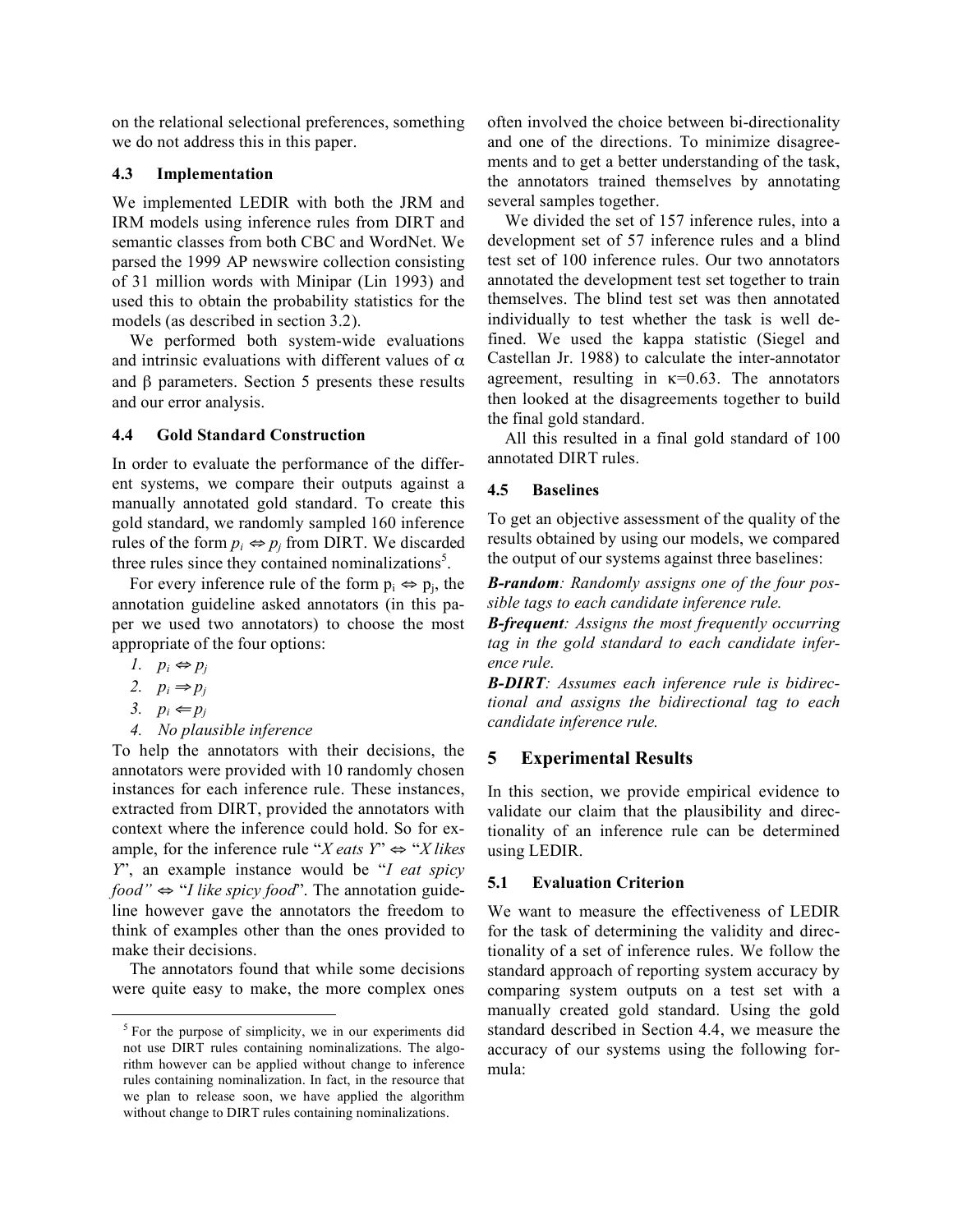

### **5.2 Result Summary**

We ran all our algorithms with different parameter combinations on the development set (the 57 DIRT rules described in Section 4.4). This resulted in a total of 420 experiments on the development set. Based on these experiments, we used the accuracy statistic to obtain the best parameter combination for each of our four systems. We then used these parameter values to obtain the corresponding percentage accuracies on the test set for each of the four systems.

| Model             |            | $\alpha$ | β | Accuracy $(\% )$ |
|-------------------|------------|----------|---|------------------|
| B-random          |            |          |   | 25               |
| <b>B-frequent</b> |            |          |   | 34               |
| <b>B-DIRT</b>     |            |          |   | 25               |
| <b>JRM</b>        | <b>CBC</b> | 0.15     | 2 | 38               |
|                   | WN         | 0.55     | 2 | 38               |
| <b>IRM</b>        | CBC        | 0.15     | 3 | 48               |
|                   | WN         | 0.45     | 2 | 43               |

**Table 1:** Summary of results on the test set

Table 1 summarizes the results obtained on the test set for the three baselines and for each of the four systems using the best parameter combinations obtained as described above. The overall best performing system uses the IRM algorithm with RSPs form CBC. Its performance is found to be significantly better than all the three baselines using the Student's paired t-test (Manning and Schütze, 1999) at p<0.05. However, this system is not statistically significant when compared with the other LEDIR implementations (JRM and IRM with WordNet).

### **5.3 Performance and Error Analysis**

The best performing system selected using the development set is the IRM system using CBC with the parameters  $\alpha=0.15$  and  $\beta=3$ . In general, the results obtained on the test set show that the IRM tends to perform better than the JRM. This observation points at the sparseness of data available for learning RSPs for the more restrictive JRM, the reason why we introduced the IRM in the first place. A much larger corpus would be needed to obtain good enough coverage for the JRM.

|               |              | <b>GOLD STANDARD</b> |   |    |    |  |
|---------------|--------------|----------------------|---|----|----|--|
|               |              | ⇔                    | ⇒ | ⇐  | NO |  |
| <b>NRIEXS</b> | ⇔            | 16                   |   |    |    |  |
|               | ⇒            |                      |   |    |    |  |
|               | $\Leftarrow$ |                      |   | 22 |    |  |
|               | NO           |                      |   |    |    |  |

**Table 2:** Confusion Matrix for the best performing system, IRM using CBC with  $\alpha$ =0.15 and  $\beta$ =3.

Table 2 shows the confusion matrix for the overall best performing system as selected using the development set (results are taken from the test set). The confusion matrix indicates that the system does a very good job of identifying the directionality of the correct inference rules, but gets a big performance hit from its inability to identify the incorrect inference rules accurately. We will analyze this observation in more detail below.

Figure 1 plots the variation in accuracy of IRM with different RSPs and different values of  $\alpha$  and β. The figure shows a very interesting trend. It is clear that for all values of  $β$ , systems for IRM using CBC tend to reach their peak in the range 0.15  $\leq \alpha \leq 0.25$ , whereas the systems for IRM using WordNet (WN), tend to reach their peak in the range  $0.4 \le \alpha \le 0.6$ . This variation indicates the kind of impact the selection of semantic classes could have on the overall performance of the system. This is not hard evidence, but it does suggest that finding the right set of semantic classes could be one big step towards improving system accuracy.



**Figure 1:** Accuracy variation for IRM with different values of  $\alpha$  and  $\beta$ .

Two other factors that have a big impact on the performance of our systems are the values of the system parameters  $\alpha$  and  $\beta$ , which decide the plau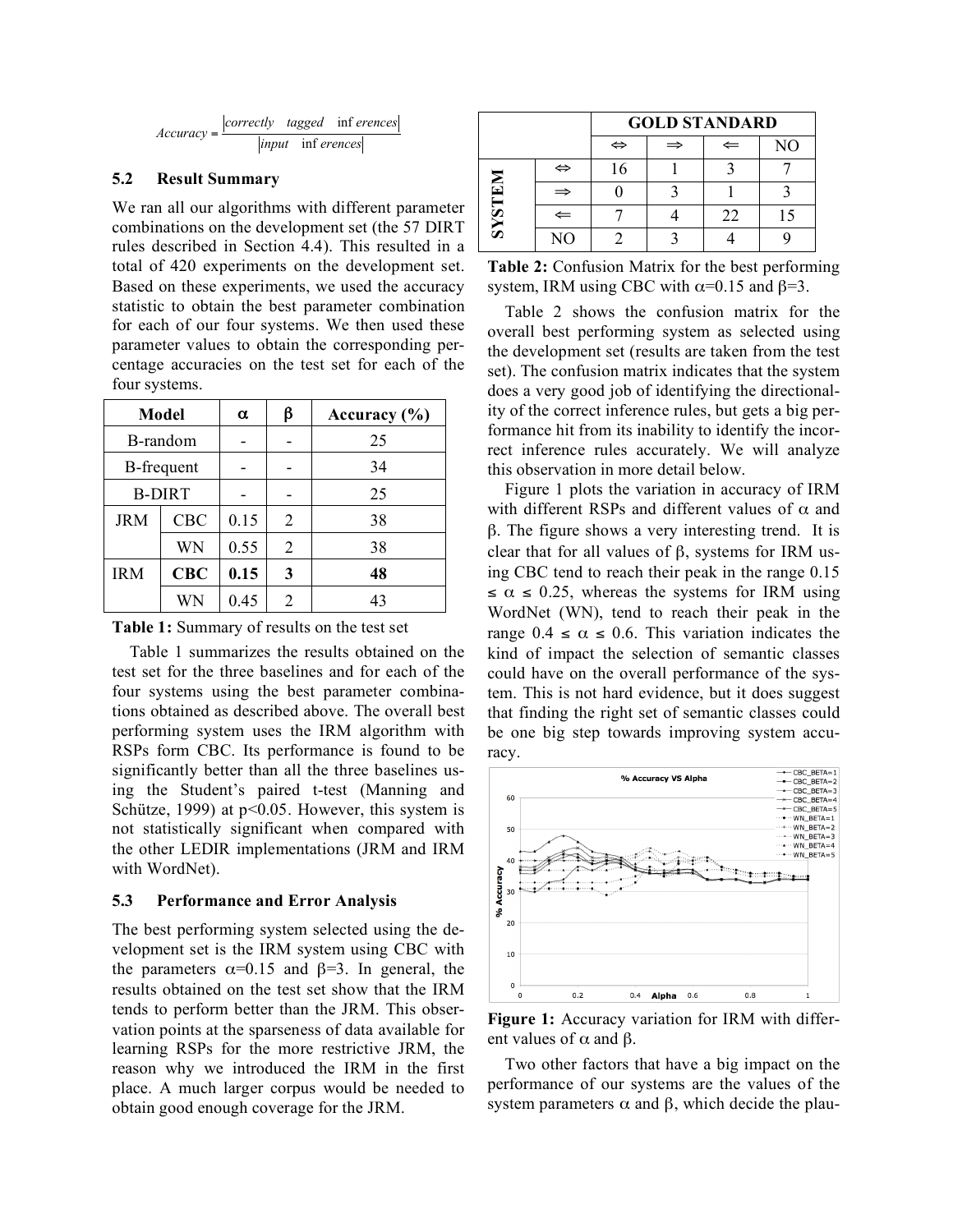sibility and directionality of an inference rule, respectively. To better study their effect on the system performances, we studied the two parameters independently.



**Figure 2:** Accuracy variation in predicting correct versus incorrect inference rules for different values of α.



**Figure 3:** Accuracy variation in predicting directionality of correct inference rules for different values of β.

Figure 2 shows the variation in the accuracy for the task of predicting the correct and incorrect inference rules for the different systems when varying the value of  $\alpha$ . To obtain this graph, we classified the inference rules in the test set only as correct and incorrect without further classification based on directionality. All of our four systems obtained accuracy scores in the range of 68-70% showing a good performance on the task of determining plausibility. This however is only a small improvement over the baseline score of 66% obtained by assuming every inference to be plausible (as will be shown below, our system has most impact not on determining plausibility but on determining directionality). Manual inspection of some system errors showed that the most common errors were due to the well-known 'problem of antonymy' when applying the distributional hypothesis. In DIRT, one can learn rules like "*X loves Y*" ⇔ "*X hates Y*". Since the plausibility of inference rules is determined by applying the distributional hypothesis and the antonym paths tend to take the same set of classes for X and Y, our models find it difficult to filter out the incorrect inference rules which DIRT ends up learning for this very same reason. To improve our system, one avenue of research is to focus specifically on filtering incorrect inference rules involving antonyms (perhaps using methods similar to (Lin et al. 2003)).

Figure 3 shows the variation in the accuracy for the task of predicting the directionality of the correct inference rules for the different systems when varying the value of β. To obtain this graph, we separated the correct inference rules form the incorrect ones and ran all the systems on only the correct ones, predicting only the directionality of each rule for different values of β. Too low a value of β means that the algorithms tend to predict most things as unidirectional and too high a value means that the algorithms tend to predict everything as bidirectional. It is clear from the figure that the performance of all the systems reach their peak performance in the range  $2 \le \beta \le 4$ , which agrees with our intuition of obtaining the best system accuracy in a medium range. It is also seen that the best accuracy for each of the models goes up as compared to the corresponding values obtained in the general framework. The best performing system, IRM using CBC RSPs, reaches a peak accuracy of 63.64%, a much higher score than its accuracy score of 48% under the general framework and also a significant improvement over the baseline score of 48.48% for this task. Paired t-test shows that the difference is statistically significant at p<0.05. The baseline score for this task is obtained by assigning the most frequently occurring direction to all the correct inference rules. This paints a very encouraging picture about the ability of the algorithm to identify the directionality much more accurately if it can be provided with a cleaner set of inference rules.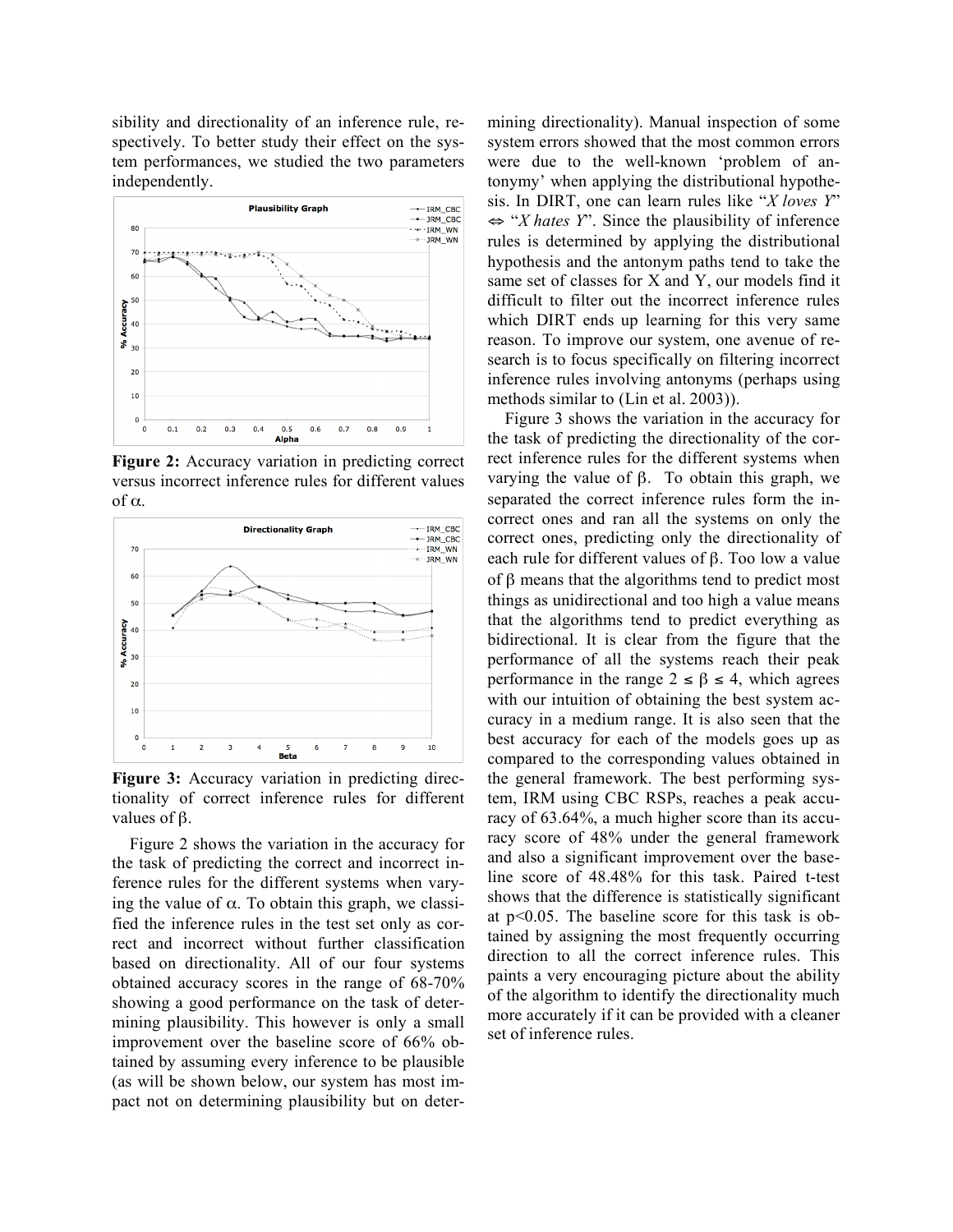### **6 Conclusion**

Semantic inferences are fundamental to understanding natural language and are an integral part of many natural language applications such as question answering, summarization and textual entailment. Given the availability of large amounts of text and with the increase in computation power, learning them automatically from large text corpora has become increasingly feasible and popular. We introduced the Directionality Hypothesis, which states that if two paths share a significant number of relational selectional preferences (RSPs) and if the first has many more RSPs than the second, then the second path implies the first. Our experiments show empirical evidence that the Directionality Hypothesis with RSPs can indeed be used to filter incorrect inference rules and find the directionality of correct ones. We believe that this result is one step in the direction of solving the basic problem of semantic inference.

Several questions must still be addressed. The models need to be improved in order to address the problem of incorrect inference rules. The distributional hypothesis does not provide a framework to address the issue with antonymy relations like "*X loves*  $Y^* \Leftrightarrow "X \text{ } \text{ } hates \text{ } Y$ " and hence other ideas need to be investigated.

Ultimately, our goal is to improve the performance of NLP applications with better inferencing capabilities. Several recent data points, such as (Harabagiu and Hickl 2006), and others discussed in Section 2.1, give promise that refined inference rules for directionality may indeed improve question answering, textual entailment and multidocument summarization accuracies. It is our hope that methods such as the one proposed in this paper may one day be used to harness the richness of automatically created inference rule resources within large-scale NLP applications.

### **References**

- Anick, P.G. and Tipirneni, S. 1999. The Paraphrase Search Assistant: Terminology Feedback for Iterative Information Seeking. In *Proceedings of SIGIR 1999*. pp. 53-159. Berkeley, CA
- Barzilay, R. and McKeown, K.R. 2001.Extracting Paraphrases from a Parallel Corpus. In *Proceedings of ACL 2001*. pp. 50–57. Toulose, France.
- Barzilay, R.; McKeown, K.R. and Elhadad, M. 1999. Information Fusion in the Context of Multi-Document Summarization. In *Proceedings of ACL 1999*. College Park, Maryland.
- Chklovski, T. and Pantel, P. 2004. VerbOCEAN: Mining the Web for Fine-Grained Semantic Verb Relations. In *Proceedings of EMNLP 2004*. Barcellona Spain.
- Cover, T.M. and Thomas, J.A. 1991. *Elements of Information Theory*. John Wiley & Sons.
- Echihabi, A. and Marcu. D. 2003. A Noisy-Channel Approach to Question Answering. In *Proceedings of ACL 2003*. Sapporo, Japan.
- Fellbaum, C. 1998. *WordNet: An Electronic Lexical Database*. MIT Press.
- Geffet, M.; Dagan, I. 2005. The Distributional Inclusion Hypothesis and Lexical Entailment. In *Proceedings of ACL 2005*. pp. 107-114. Ann Arbor, Michigan.
- Harabagiu, S.; and Hickl, A. 2006. Methods for Using Textual Entailment in Open-Domain Question Answering. In *Proceedings of ACL 2006*. pp. 905-912. Sydney, Australia.
- Harris, Z. 1954. Distributional structure. *Word*. 10(23): 146-162.
- Lenat, D. 1995. CYC: A large-scale investment in knowledge infrastructure. *Communications of the ACM*, 38(11):33–38.
- Lin, D. 1993. Parsing Without OverGeneration. In *Proceedings of ACL 1993*. pp. 112-120. Columbus, OH.
- Lin, D. and Pantel, P. 2001. Discovery of Inference Rules for Question Answering. *Natural Language Engineering* 7(4):343-360.
- Lin, D.; Zhao, S.; Qin, L. and Zhou, M. 2003. Identifying Synonyms among Distributionally Similar Words. In *Proceedings of IJCAI 2003*, pp. 1492- 1493. Acapulco, Mexico.
- Manning, C.D. and Schütze, H. 1999. *Foundations of Statistical Natural Language Processing*. The MIT Press, Cambridge, MA.
- Moldovan, D.; Clark, C.; Harabagiu, S. and Maiorano S. 2003. COGEX: A Logic Prover for Question Answering. In *Proceedings of HLT/NAACL 2003*. Edmonton, Canada.
- Pantel, P.; Bhagat, R.; Coppola, B.; Chklovski, T. and Hovy, E. 2007. ISP: Learning Inferential Selectional Preferences. In *Proceedings of HLT/NAACL 2007*. Rochester, NY.